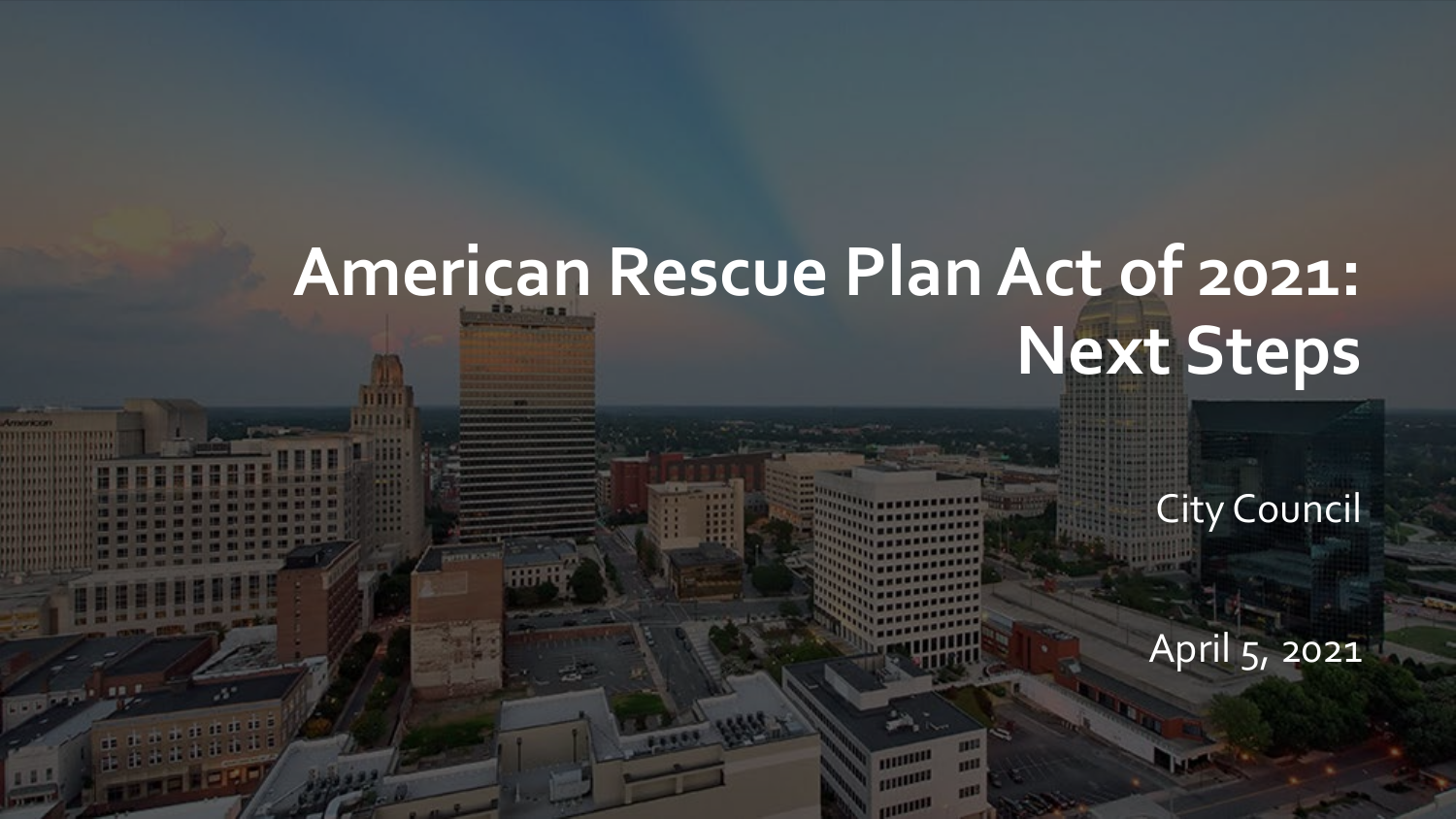## City of Winston-Salem's Allocation of Coronavirus Local Fiscal Recovery Fund

# \$55.1 Million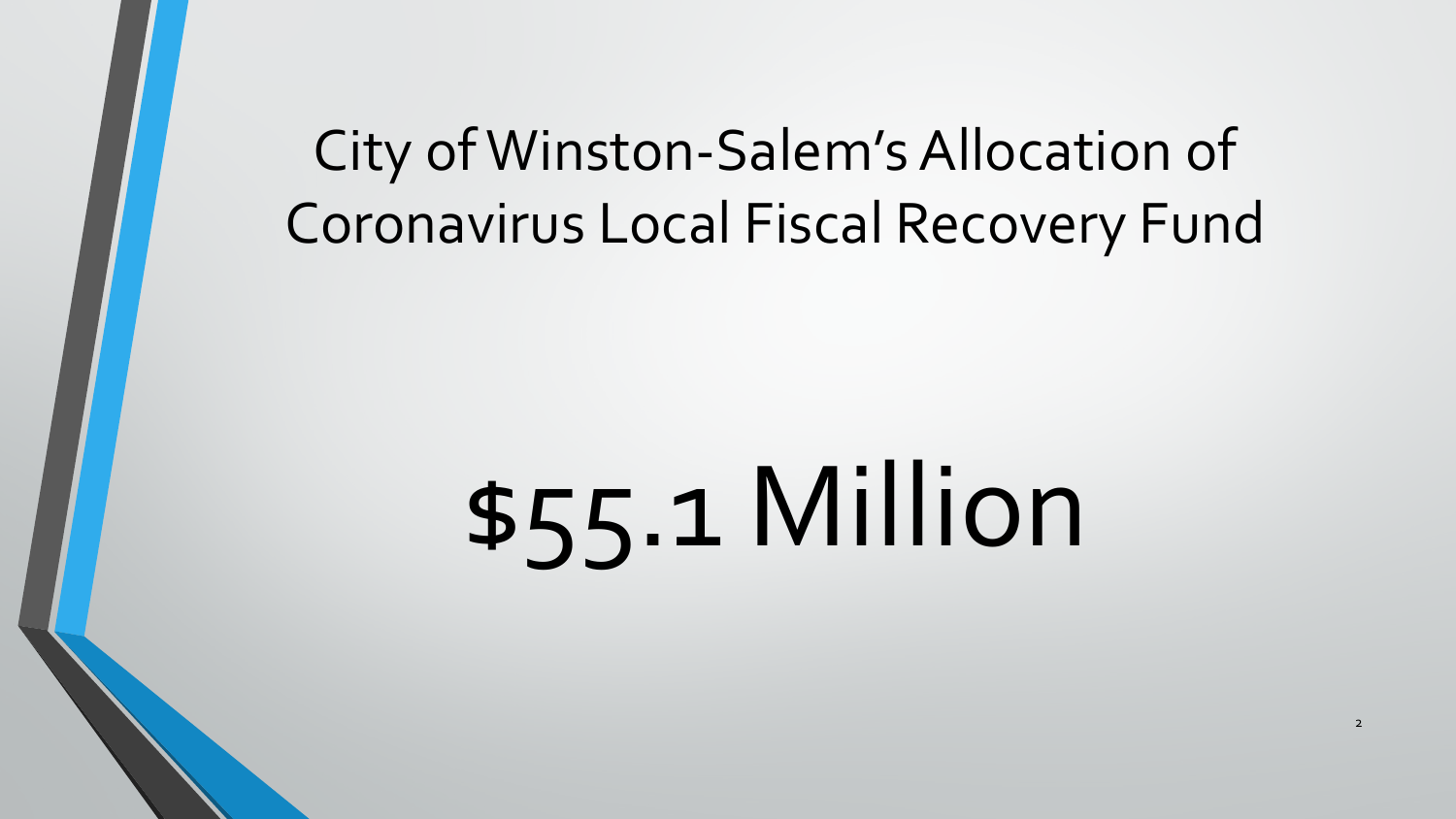#### Eligible Uses of Coronavirus Local Fiscal Recovery Fund

- 1. Respond to the public health emergency with respect to the Coronavirus Disease 2019 (COVID–19) or its negative economic impacts, including assistance to households, small businesses, and nonprofits, or aid to impacted industries such as tourism, travel, and hospitality
- 2. Respond to workers performing essential work during the COVID–19 public health emergency by providing premium pay to eligible workers of the local government that are performing such essential work, or by providing grants to eligible employers that have eligible workers who perform essential work
	- $\cdot$  \$13.00 per hour up to \$25,000 per year
- 3. For the provision of government services to the extent of the reduction in revenue local government due to the COVID–19 public health emergency relative to revenues collected in the most recent full fiscal year

**Since January 1, 2020** 

- 4. Make necessary investments in water, sewer, or broadband infrastructure.
	- **◆ May include stormwater**

**Still waiting on specific guidance from the U.S. Treasury Department**

3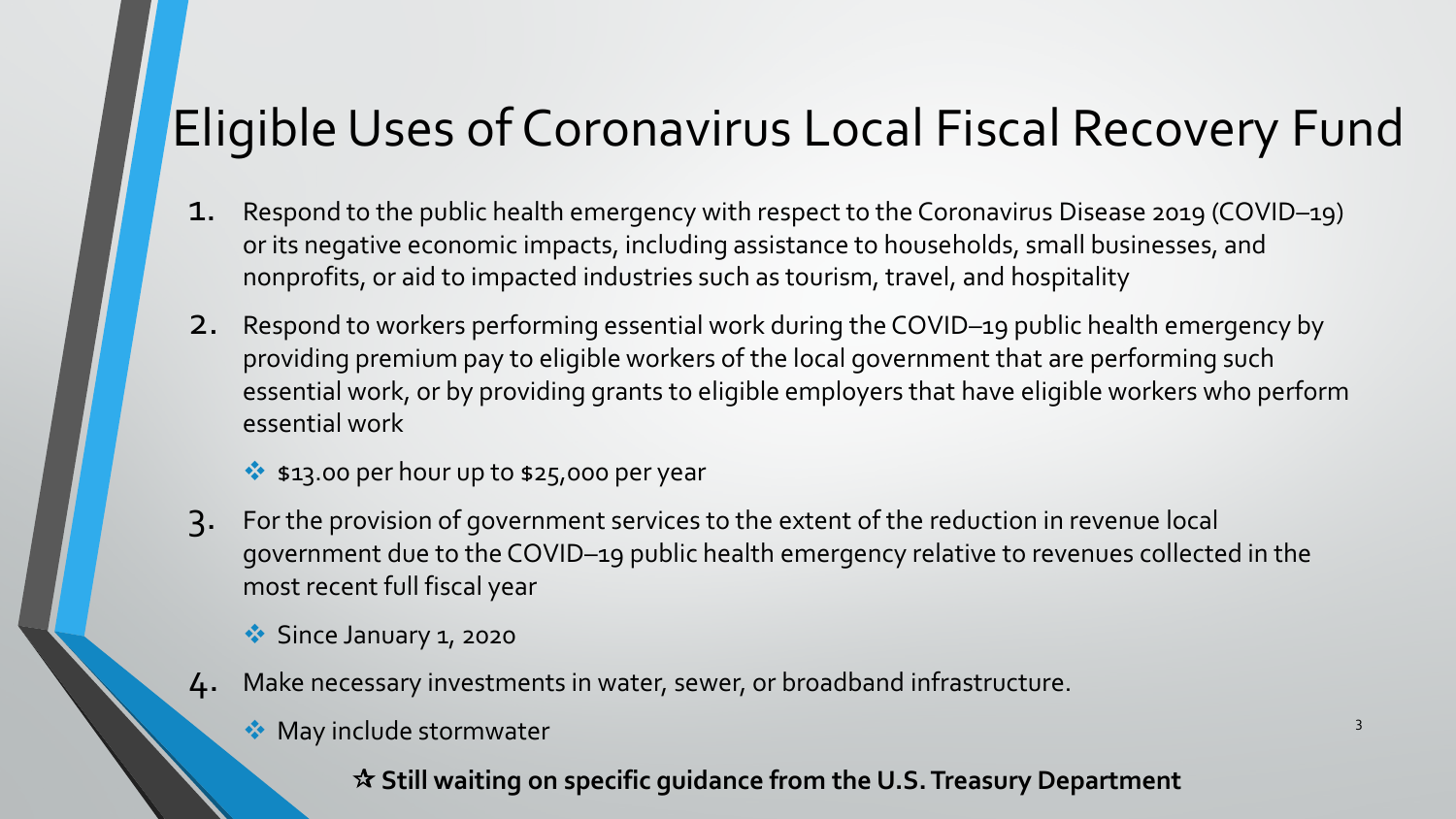#### Ineligible Uses of Coronavirus Local Fiscal Recovery Fund

\* Cannot be used to either directly or indirectly offset a reduction in the net tax revenue resulting from a change in law, regulation, administrative interpretation, reduction in tax rate, rebate, deduction, credit, or otherwise

- Cannot delay the imposition of any tax or tax increase
- Applies during the covered period of March 3, 2021 to the end of the fiscal year in which the local government last uses these funds

**Cannot be deposited into any pension fund.**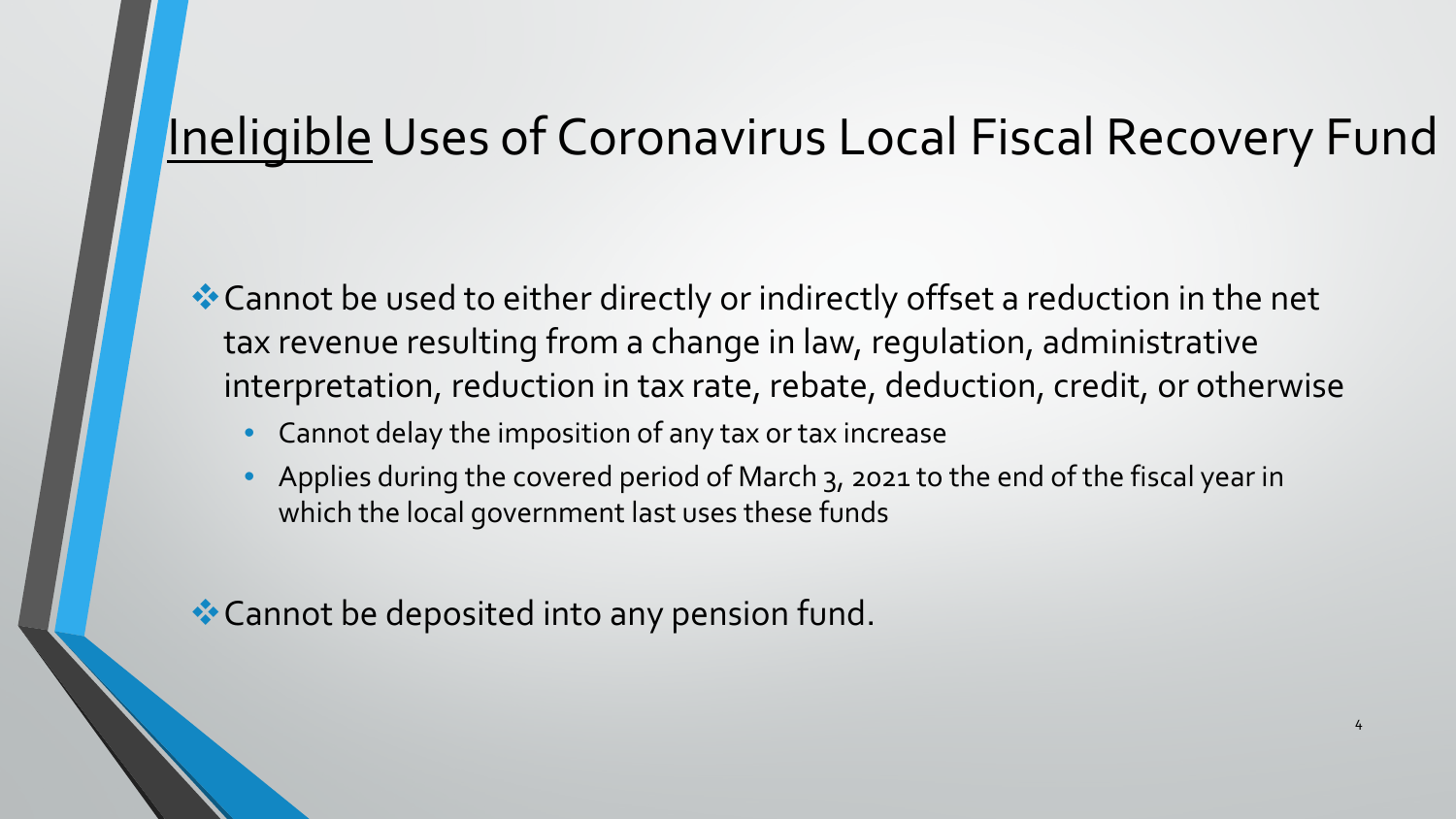#### Other Considerations

- If Recovery Funds are to fill a "municipal hole," that funding could become unrestricted and available for any local government cost or purpose.
- Funding can be used to address local government's own needs but also can provide funds to community non-profits, businesses, and organizations for eligible expenses.
- Support for water, sewer, and broadband projects does not have to be related directly to COVID-19 impacts.
- Clear intent is to allow broad and flexible investments, including tourism, travel, and hospitality sectors.
- Negative Economic Impacts Test: Ask whether a project, program, or organization was harmed revenue-wise or otherwise by the COVID-19 related economic slowdown. When in doubt, invest the funds elsewhere.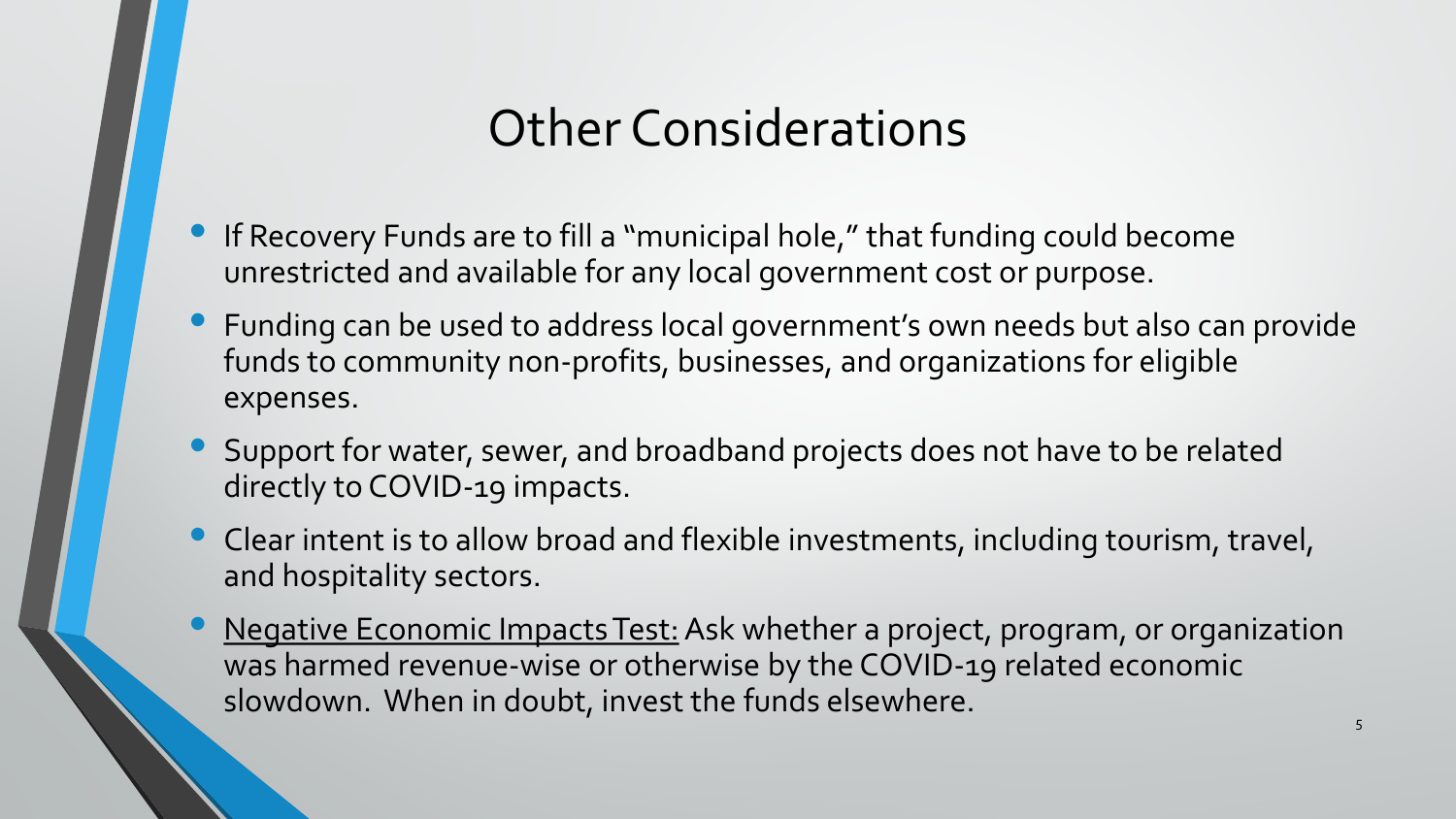#### Other Requirements

• Funds will be distributed in two "tranches"—the first to be paid no later than 60 days after enactment of the legislation (May 11) and the second to be paid 12 months after the first tranche is paid.

• Funds will be available through December 31, 2024.

• Local governments will be required to provide periodic reports to the Secretary of the Treasury.

• Funds will be allocated based on the most recent data from the Census Bureau. 6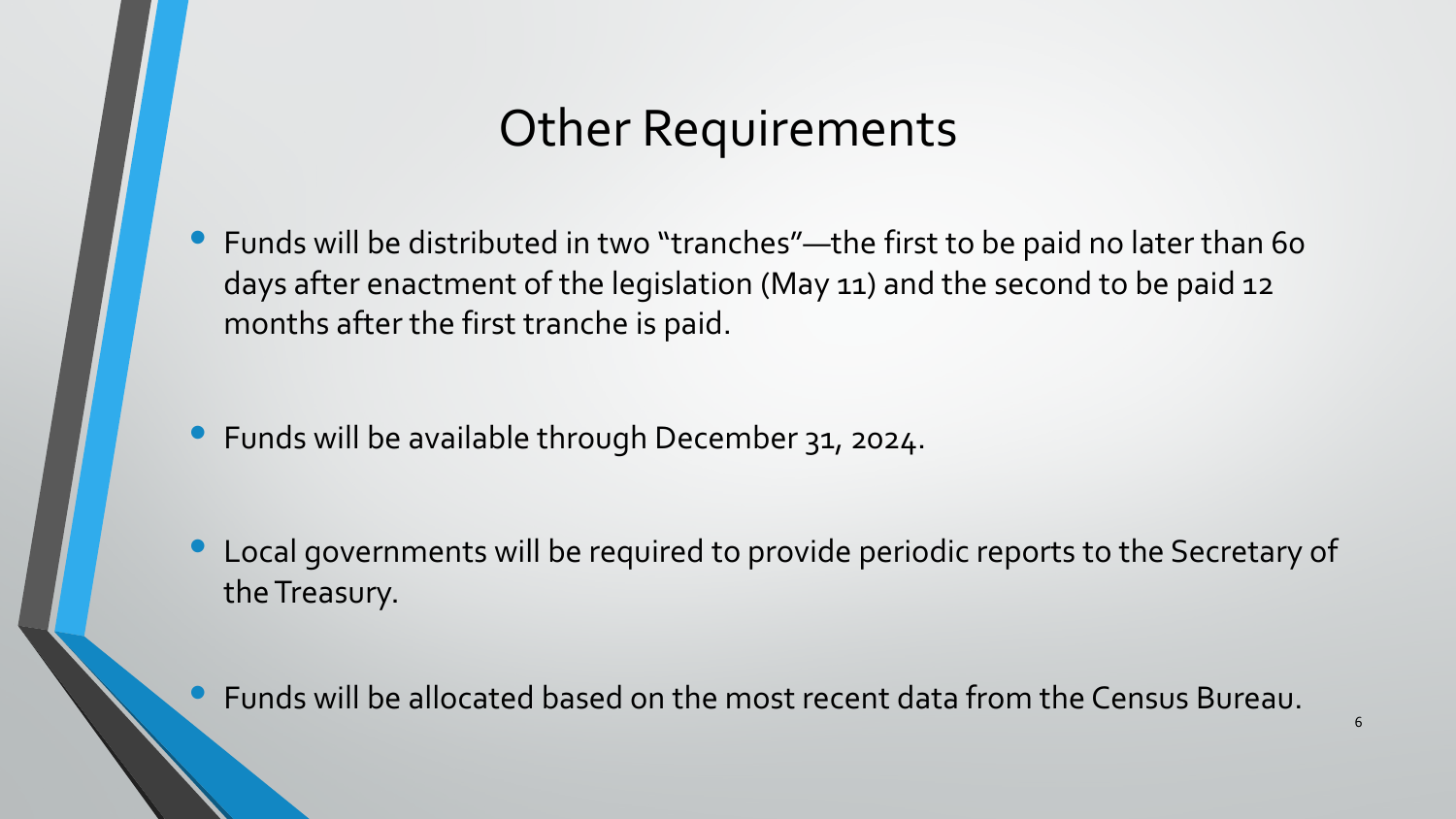#### Other Resources for Local Governments in the ARPA

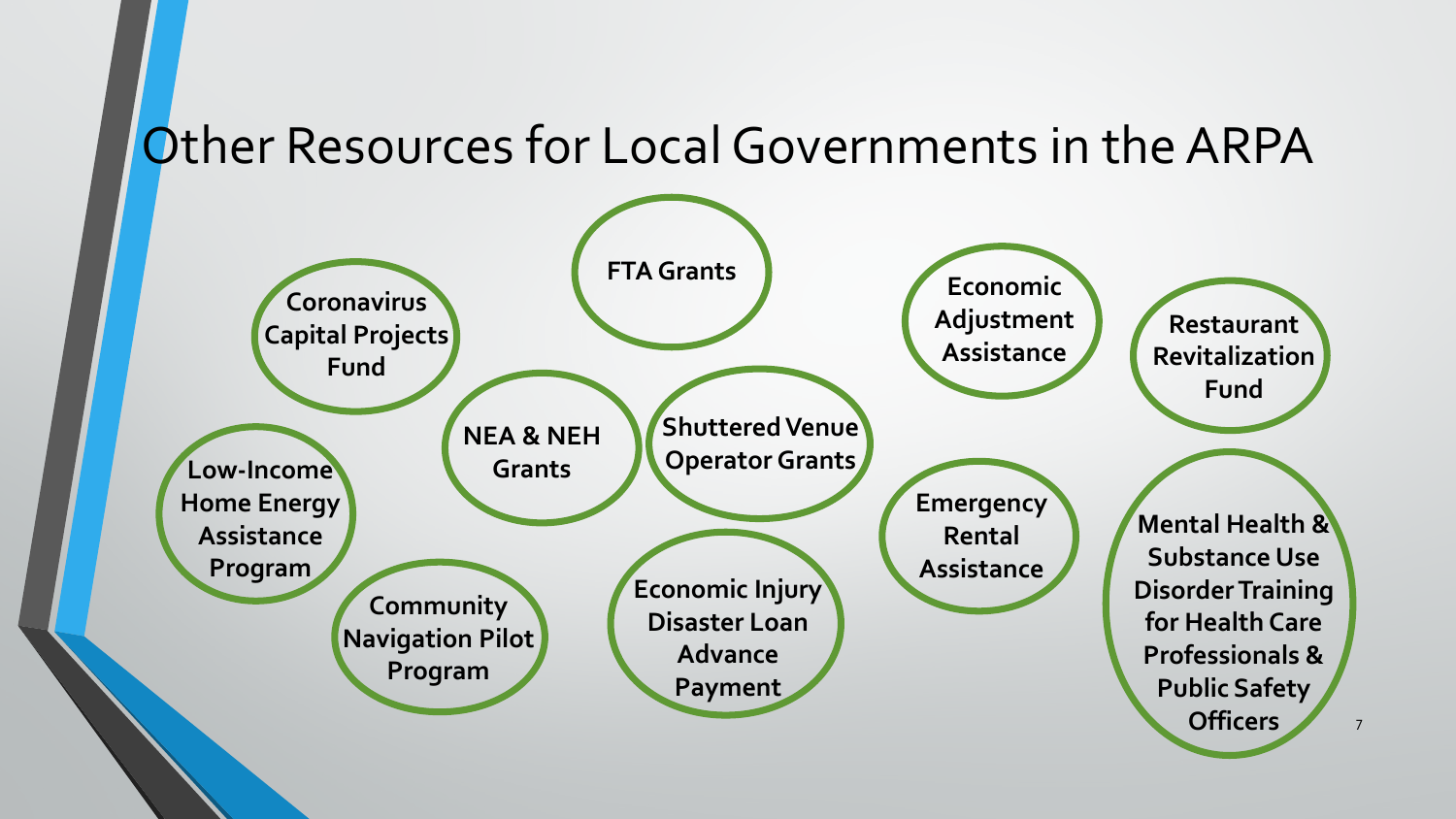#### New City Council Initiatives

 $\triangleright$  Focus on job creation and workforce development (small businesses; travel and tourism industry)

 $\Box$  . The contribution of the contribution of the contribution of the contribution of the contribution of the contribution of the contribution of the contribution of the contribution of the contribution of the contributi

\_\_\_\_\_\_\_\_\_\_\_\_\_\_\_\_\_\_\_\_\_\_\_\_\_\_\_\_\_\_\_\_\_\_\_\_\_\_\_\_\_\_\_\_\_\_\_\_\_\_\_\_\_\_\_\_\_\_\_\_\_\_\_\_\_\_\_\_\_\_\_\_\_\_\_\_\_\_\_\_\_\_\_\_

- $\triangleright$  Collaboration and funding for Pre-K
- $\triangleright$  Funding for affordable housing
- $\triangleright$  Funding for economic development
- $\triangleright$  Poverty cessation
- $\triangleright$  COVID-19 re-opening plan
- $\triangleright$  Community engagement (power of connections)
- $\triangleright$  Funding for the arts
- $\triangleright$  Community fundraising
- Environmental initiatives
- $\triangleright$  Address digital divide
- $\triangleright$  Address childcare needs
- Neighborhood maintenance
- Organizational plan for public-private partnerships
- Law enforcement reform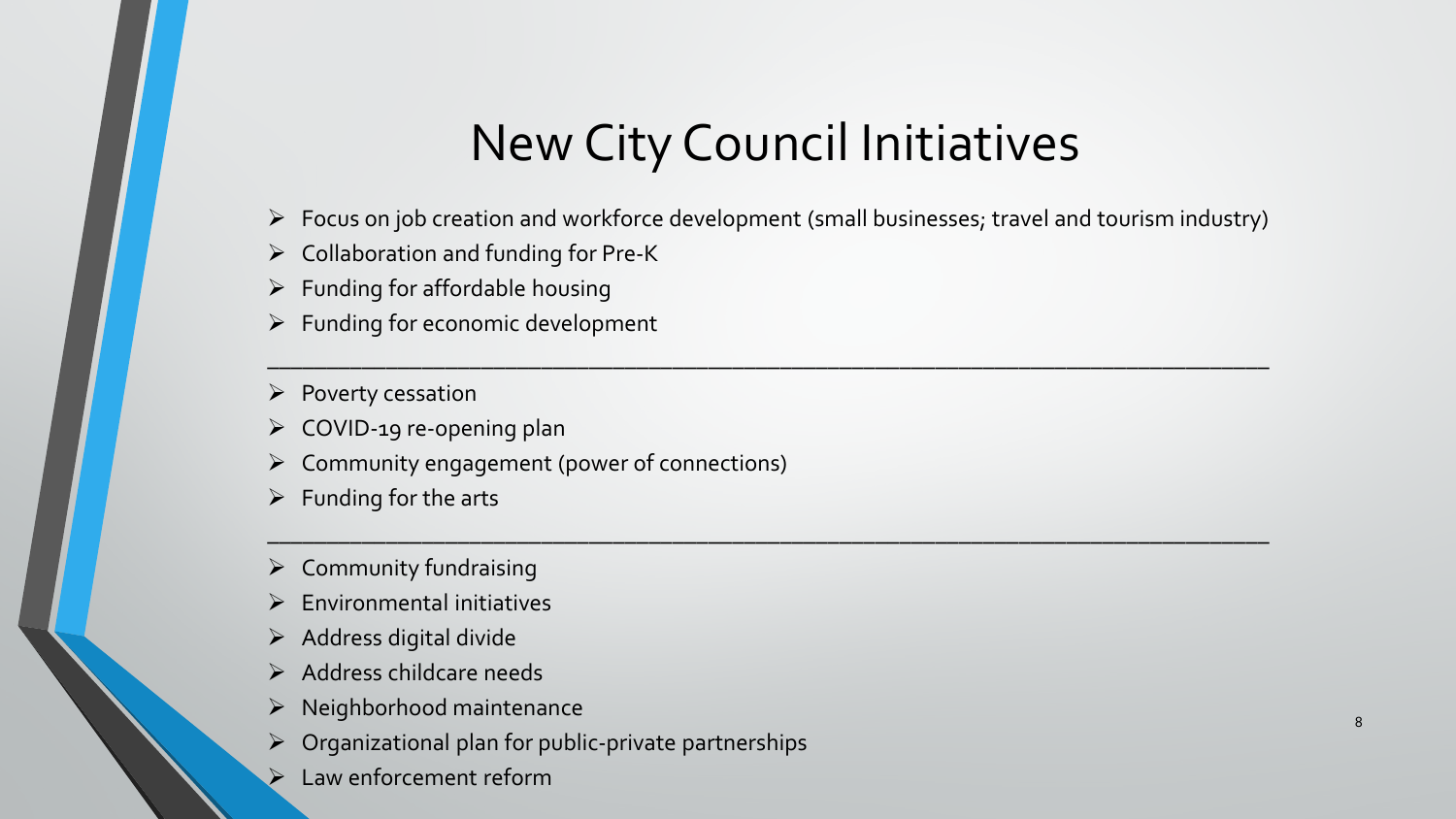## **Example 2 Restoration of City Reduced Revenues**

• General Fund, Occupancy Tax Fund, Fairgrounds, Other PublicAssembly Facilities, & Parking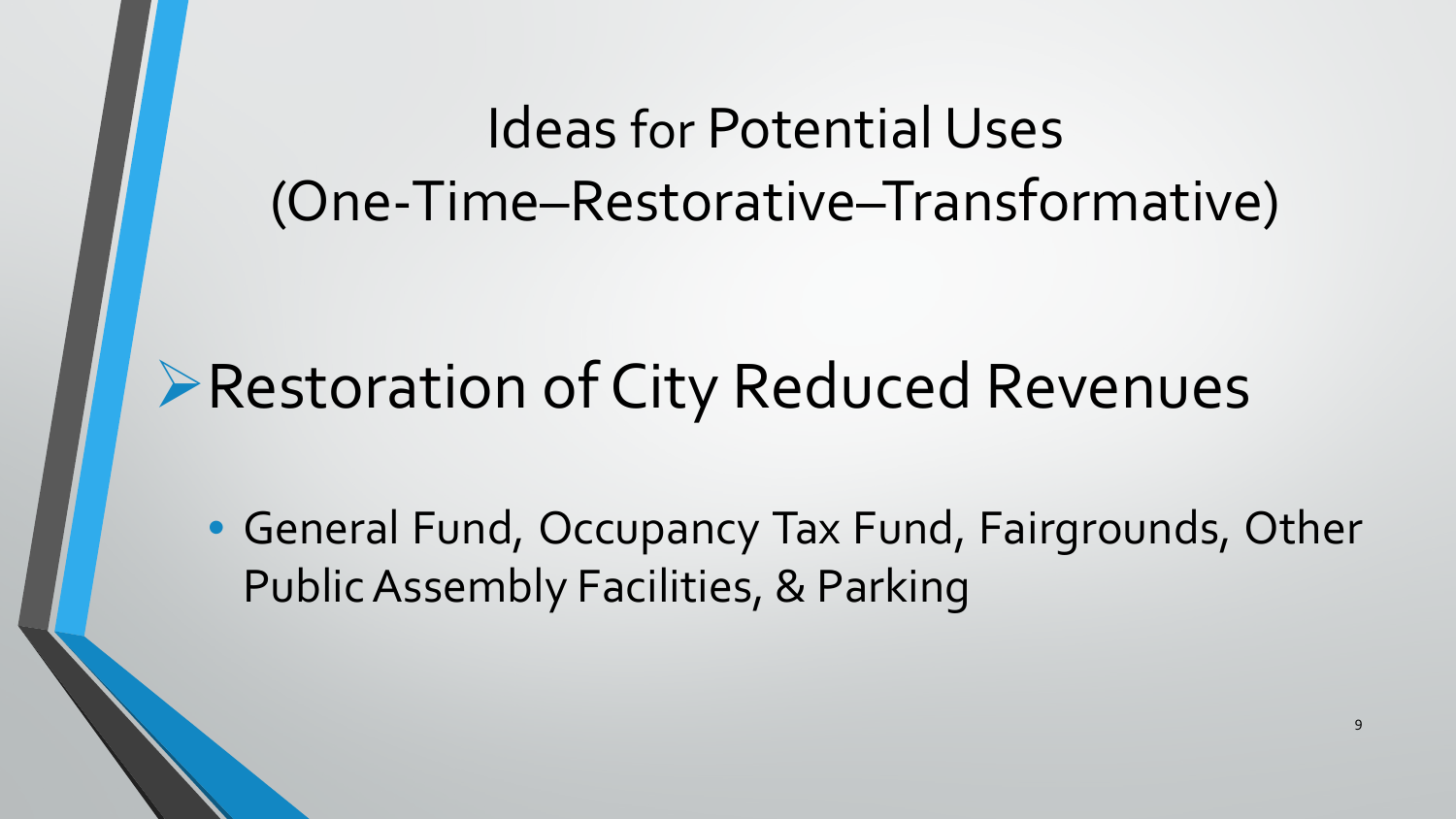## **Recovery Grants for Small Businesses**

• One-time grants for recovery and restoration for existing businesses (restaurants, bars, retail, gyms, salons, etc.)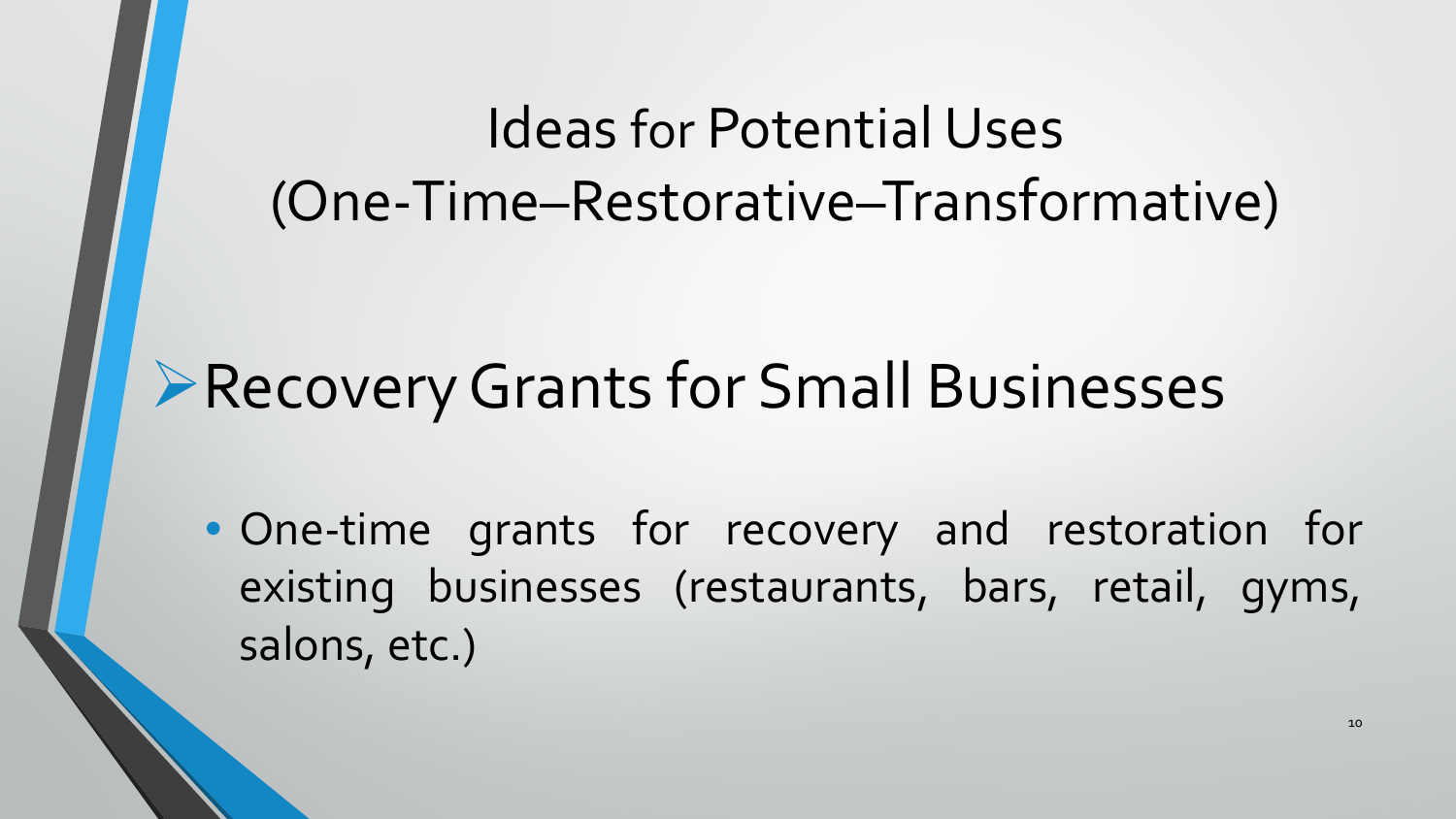# **Execovery Grants for Social Service Non-**Profits

• One-time grants for recovery and restoration for nonprofits (housing, poverty, childcare, etc.)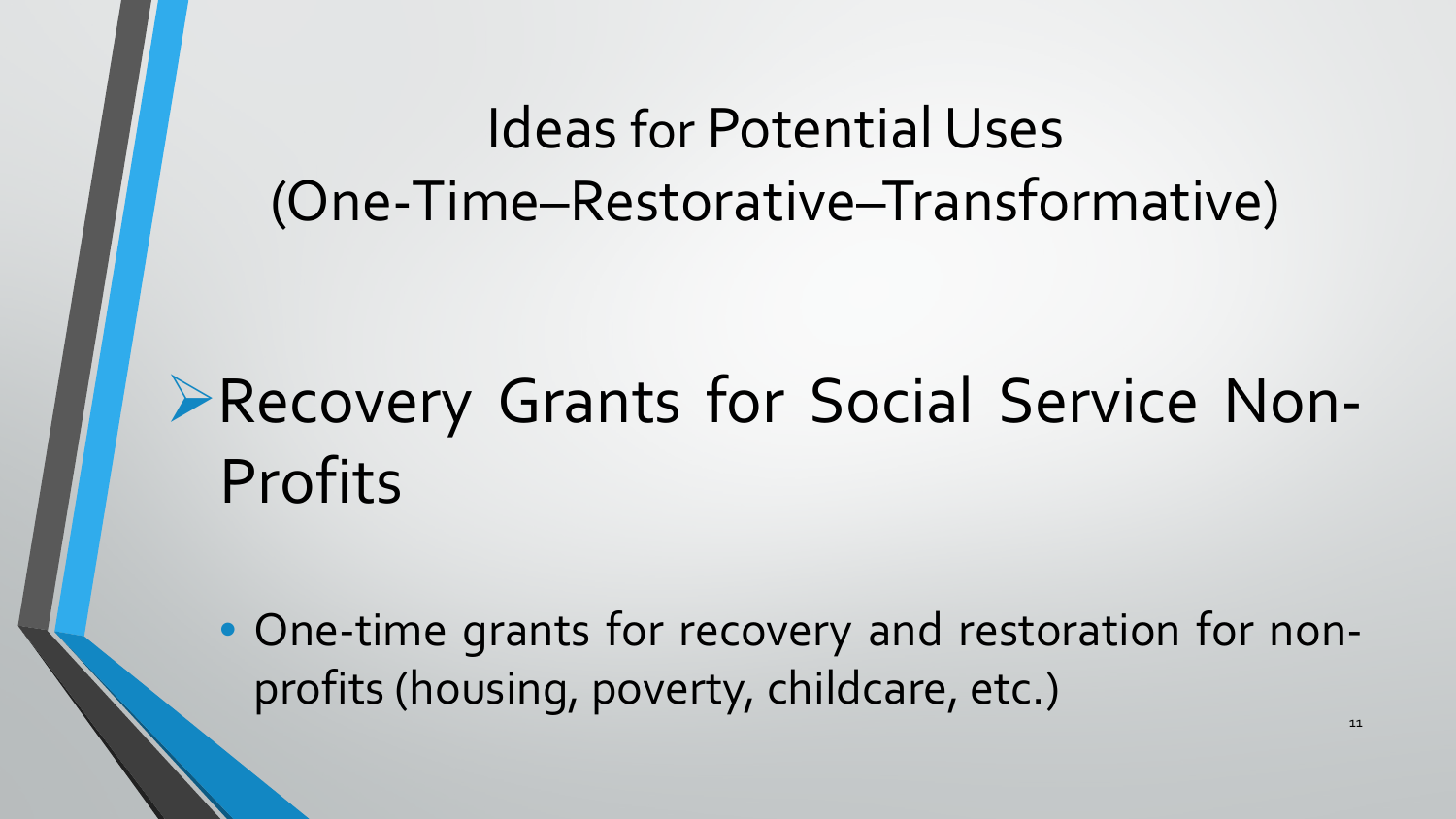# Recovery Grants for Travel, Tourism, and Arts Non-Profits

• One-time grants for recovery and restoration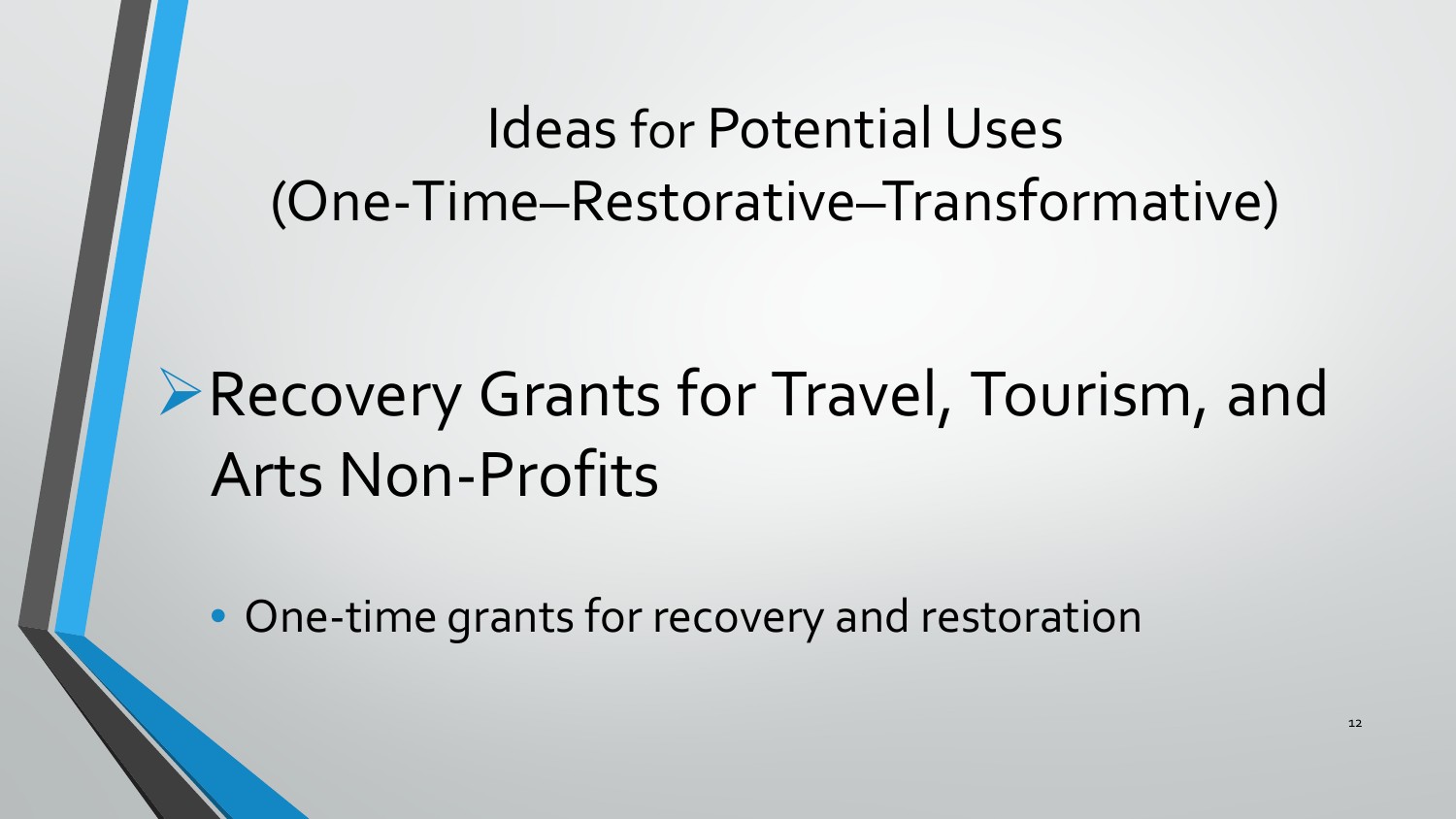# **Transformative Capital Grants for Non-**Profits

• One-time grants for major non-profit capital campaigns (food insecurity, workforce development, Pre-K priorities, etc.) The state of the state of the state of the state of the state of the state of the state of the state of the state of the state of the state of the state of the state of the state of the state of the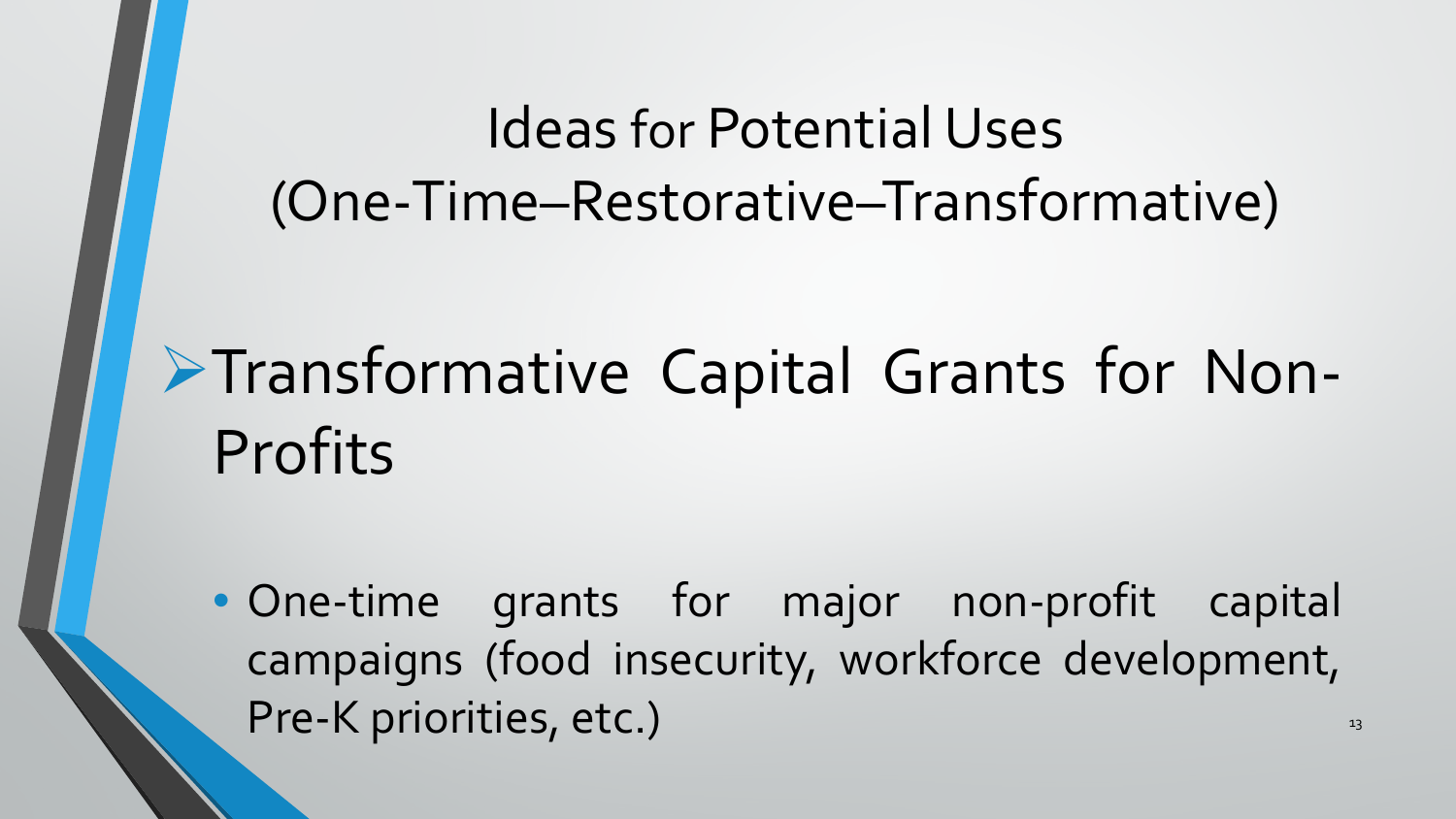## **>Transformative Broadband Projects**

• One-time projects to expand broadband access and reduce the Digital Divide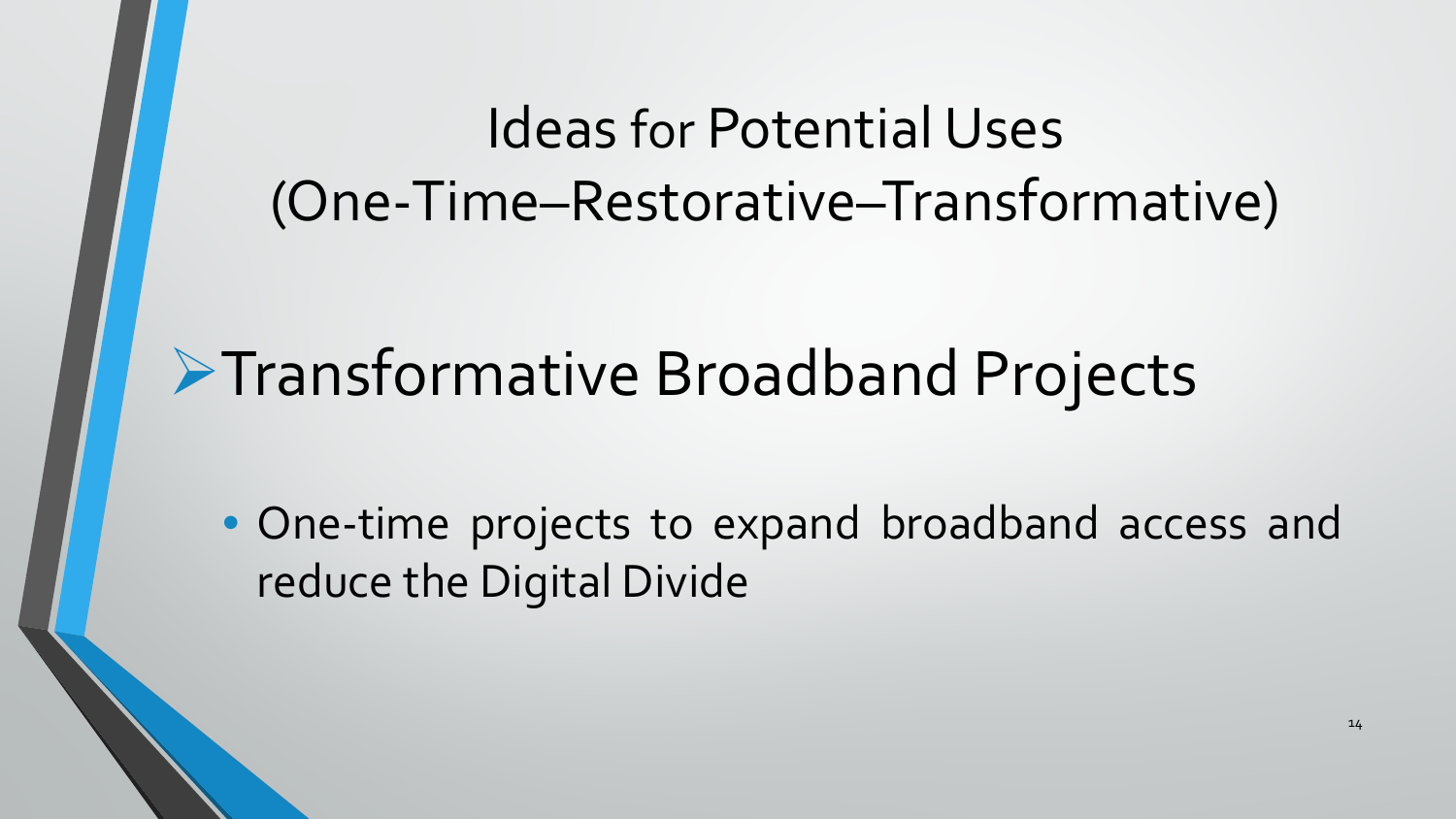# **Transformative City Capital Projects**

• Potentially funded with General Fund dollars freed up by using ARPA funds for General Fund public safety salaries. Projects could include: affordable housing, neighborhood maintenance, environmental initiatives, community engagement options, recreation, and public safety.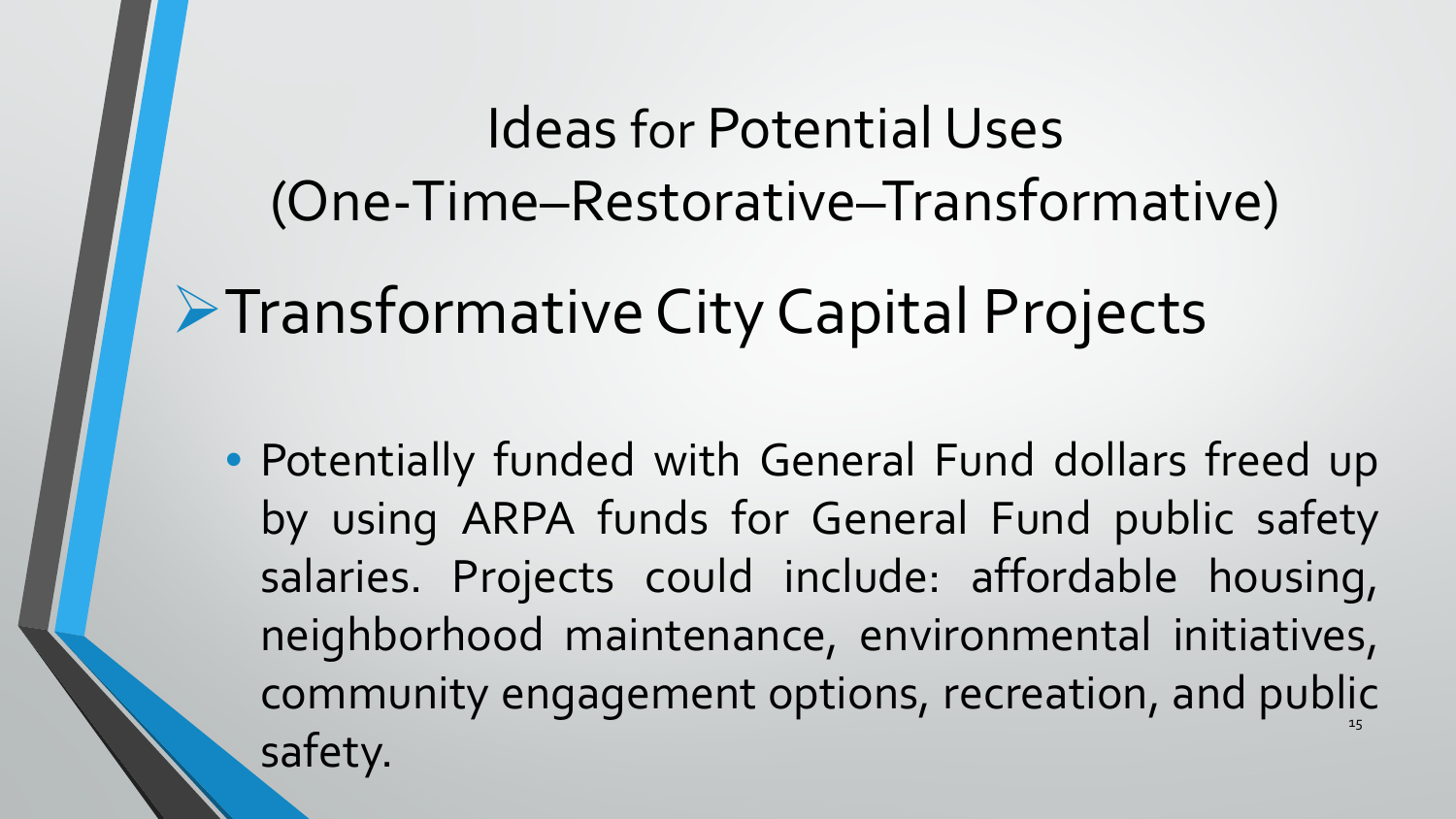#### ARPA Organization Chart

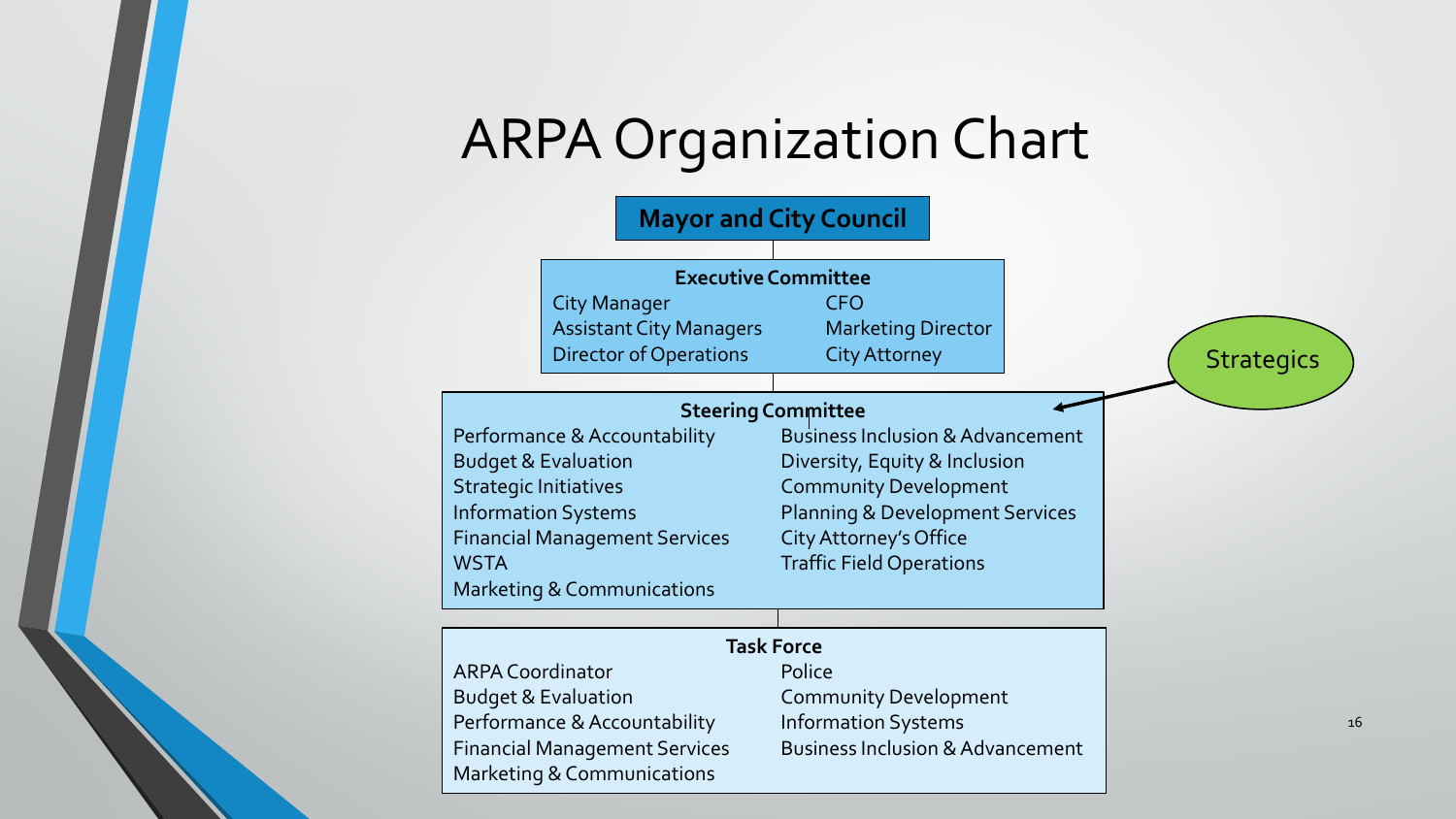#### Next Steps

 $\triangleright$  Await specific guidelines from U.S. Treasury Department.

- Eligible uses of the funds
- Reporting requirements
- Other requirements
- $\triangleright$  Continue to review other funding opportunities in the law.
- $\triangleright$  Identify potential community partners to assist with administration of funding.
- $\triangleright$  Convene Steering Committee and Task Force; assign committee and staff responsibilities.
- $\triangleright$  Develop marketing plan and community engagement strategy (Public Input).
- $\triangleright$  Set up webpage to report on uses and disseminate information about other grant opportunities for the community.
	- Present specific uses to Mayor and City Council for consideration and approval.